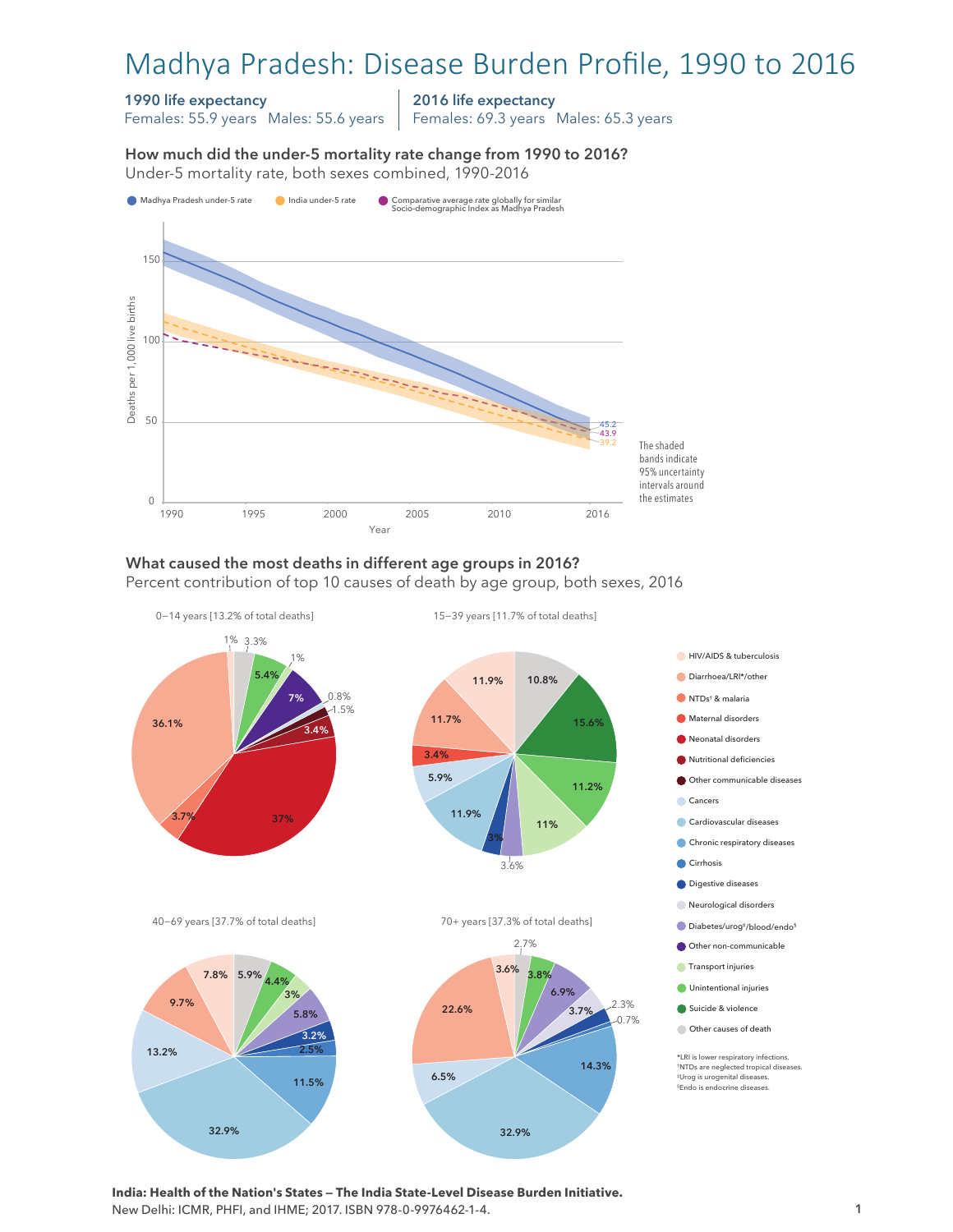## Proportion of total disease burden from:

## Premature death: 69.9% | Disability or morbidity: 30.1%

### What caused the most years of life lost, by sex, in 2016?

Top 15 causes of YLLs, ranked by percent for both sexes combined, 2016



### What caused the most years lived with disability, by sex, in 2016?

Top 15 causes of YLDs, ranked by percent for both sexes combined, 2016



\*Sense organ diseases includes mainly hearing and vision loss.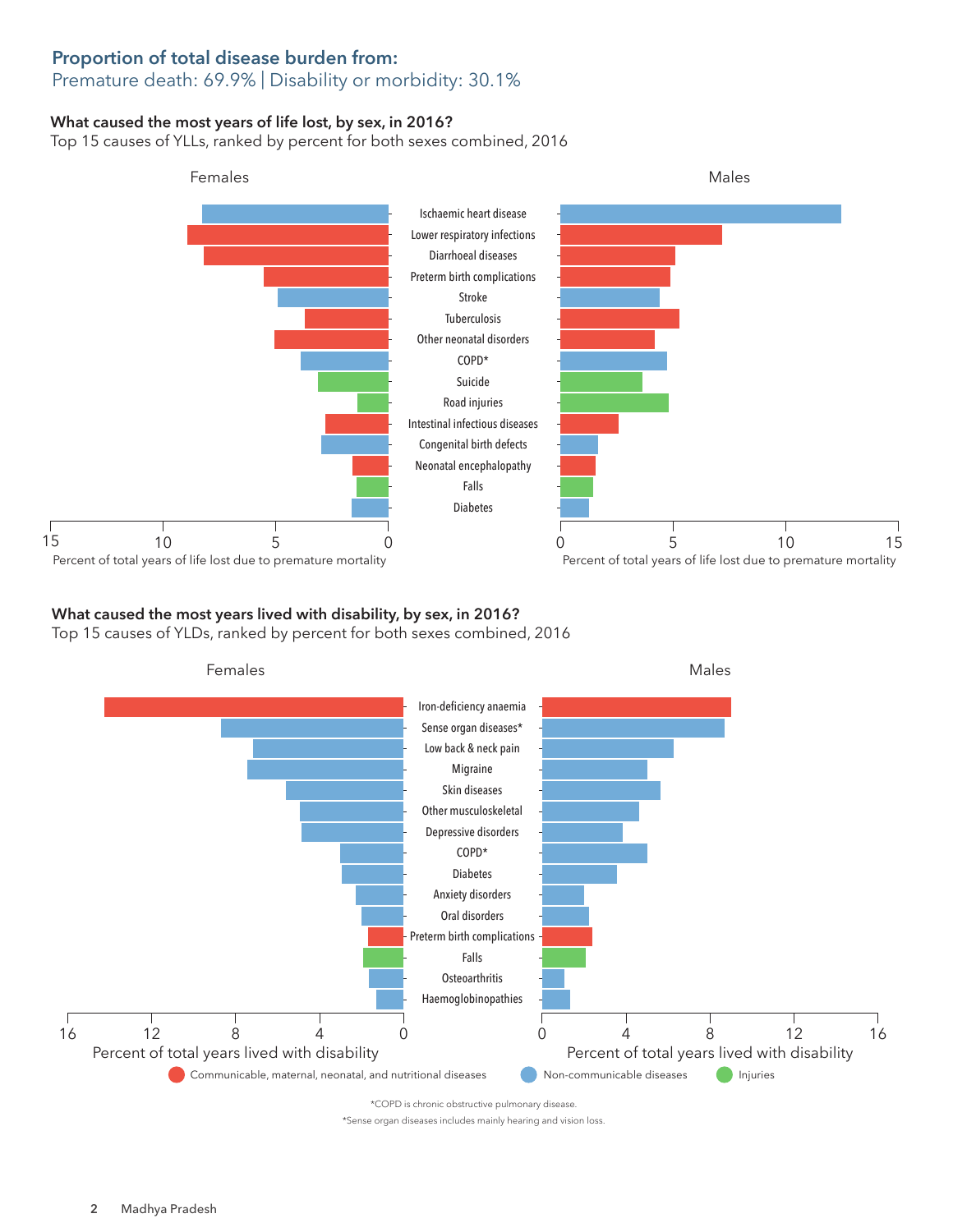#### Proportion of total disease burden from: CMNNDs: 37.5% | NCDs: 50.5% | Injuries: 12.0%

How have the leading causes of death and disability combined changed from 1990 to 2016? How have the leading causes of death and disability combined changed from 1990 to 2016? Change in top 15 causes of DALYs, both sexes, ranked by number of DALYs, 1990–2016 Change in top 15 causes of DALYs, both sexes, ranked by number of DALYs, 1990–2016



The percent figure in brackets next to each cause is DALYs from that cause out of total DALYs.

†COPD is chronic obstructive pulmonary disease. ‡Sense organ diseases includes mainly hearing and vision loss. § Self-harm refers to suicide and the nonfatal outcomes of self-harm.

What caused the most death and disability combined across age groups in 2016? What caused the most death and disability combined across age groups in 2016? Percent of DALYs by age group, both sexes, 2016 Percent of DALYs by age group, both sexes, 2016



The number in the bracket on top of each vertical bar is the ratio of percent DALYs to population for that age group. The number in parentheses after each age group on the x-axis is the percent of population in that age group.